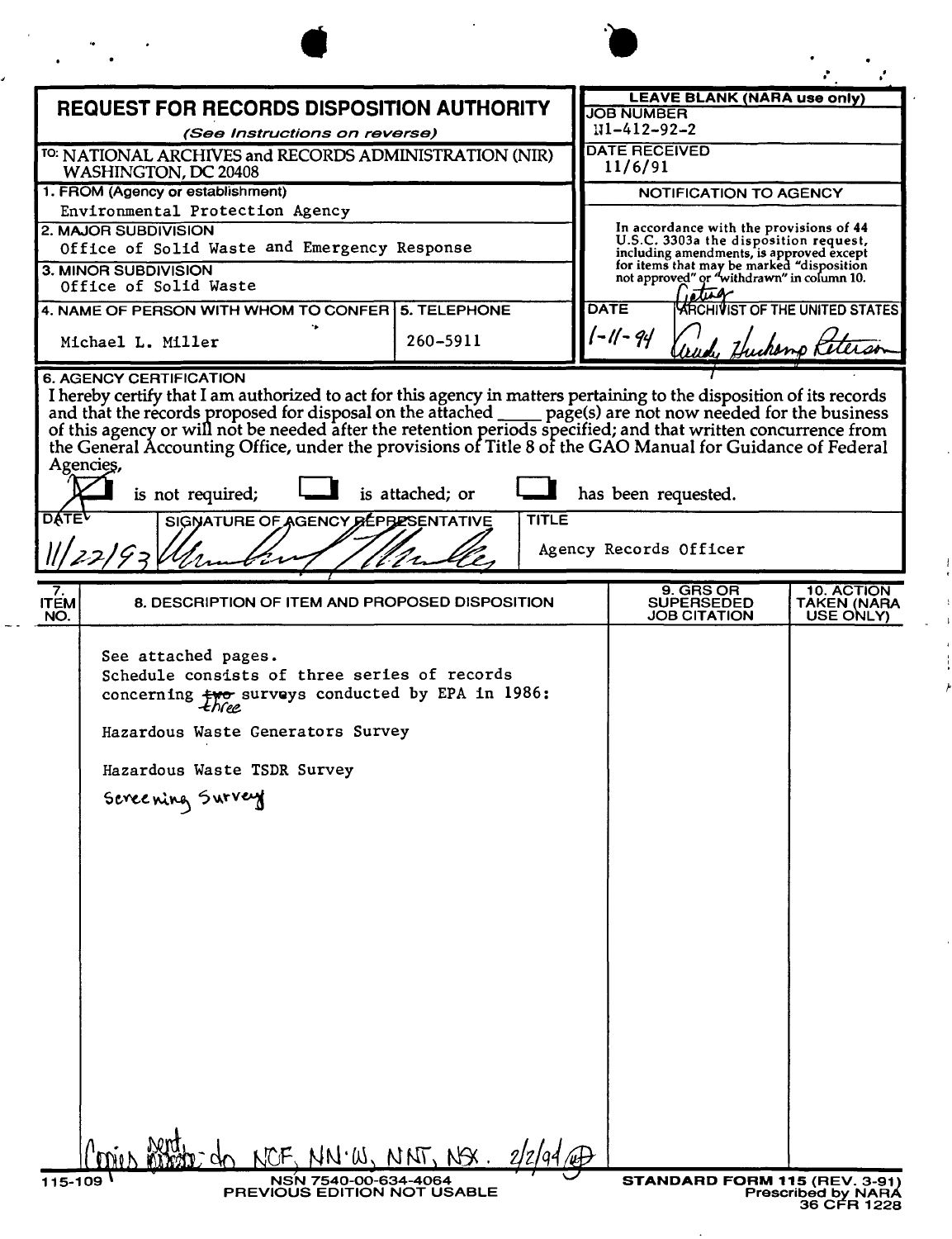$\mathcal{E}_i = \frac{1}{\mathcal{E}_i}$ 



# U.S. **EPA RECORDS CONTROL SCHEDULE**

PROGRAM: Solid Waste

EPA SERIES NO: 1 02

NARA SCHEDULE NO. Pending (use this number to retire records to the FRC)

# *IDENTIFYING INFORMATION:*

SERIES TITLE: ' Survey Response Questionnaires and Related Documentation

## DESCRIPTION:

Records consist of responses to three interrelated surveys conducted in 1986-87: Screening Survey, the Hazardous Waste Generator Survey, and the TSDR Survey. Surveys consist of multiple questionnaires sent to a sample populations of waste generators and treatment, storage, disposal and recycling facilities. Information was used to generate a final report and two data bases. Records consist of questionnaires. drawings. facility maps, and supporting materials returned by respondents.

## ARRANGEMENT:

Arranged by survey and thereunder by EPA response number.

TYPE OF RECORDS: Case files

RESTRICTIONS: Confidential Business Information

MEDIUM:

Paper Drawings Forms

## FUNCTIONS SUPPORTED:

Records were used to collect information about hazardous waste generators and treatment, storage. disposal and recylcling facilities. The information was collected to supplement the regular collection for the biennial report. Data was used to support regulation development and evaluation.

## LEGAL REQUIREMENTS:

RCRA Subtitle C, Section 3007 is legal basis for these surveys.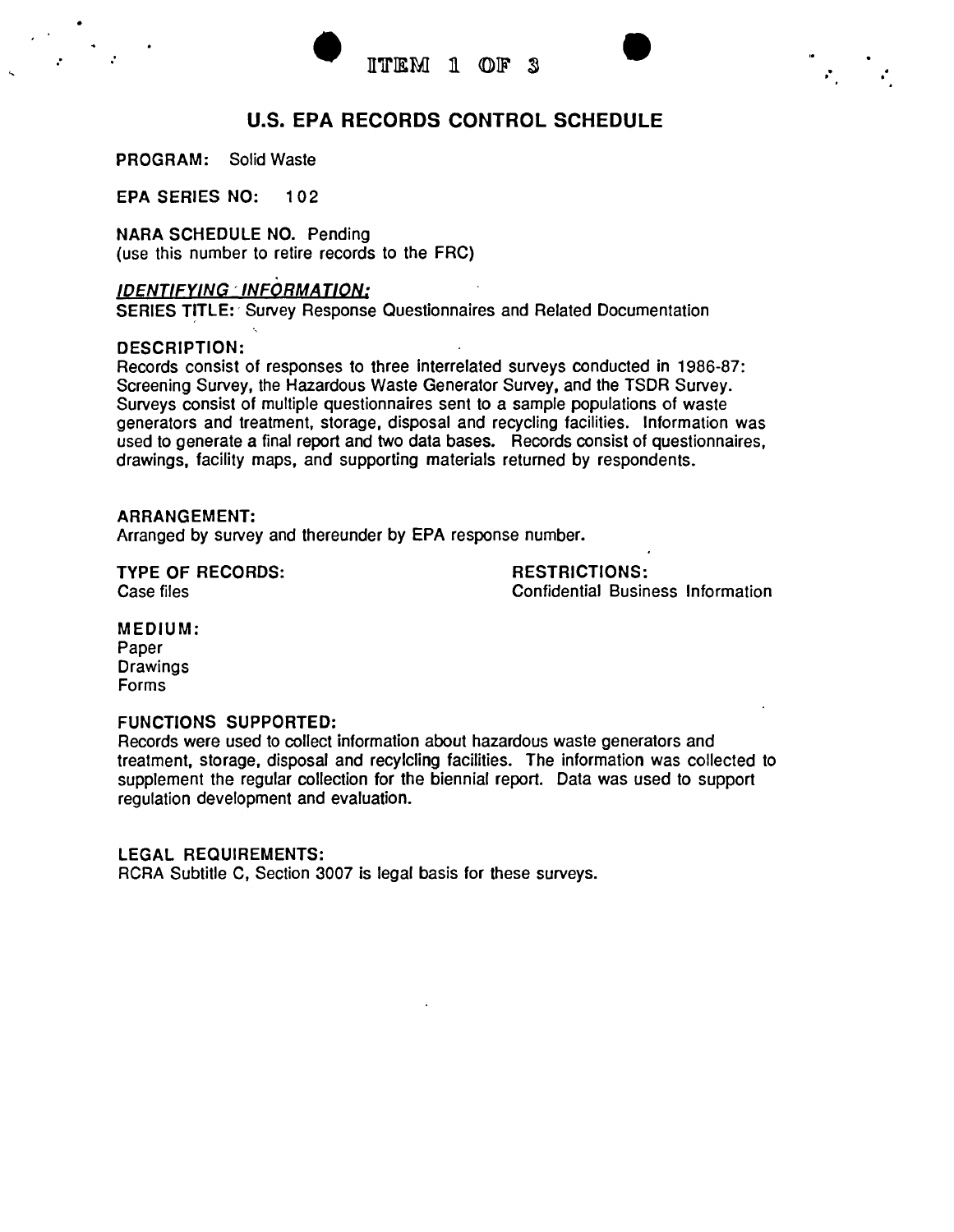•

 $\mathbf{r}$ 



# U.S. **EPA RECORDS CONTROL SCHEDULE**

PROGRAM: Solid Waste

•

 $\mathcal{F} = \{ \mathcal{F} \mid \mathcal{F} \in \mathcal{F} \}$ 

EPA SERIES NO: 103

NARA SCHEDULE NO. Pending (use this number to retire records to the FRC)

## *IDENTIFYING INFORMATION:*

SERIES TITLE: Hazardous Waste Generators Survey Data Base

#### DESCRIPTION:

This data base contains information on hazardous waste generators and is used for regulatory development. The information is from a sample of approximately 10,000 generators and includes the following types of data: types and volumes of hazardous waste generated, accumulation of hazardous waste, testing procedures, existing tanks used for treatment, and waste minimization activities. Information is from a one-time survey conducted in 1986-87 and is based on a sample of waste generators. Records are in flat file format.

ARRANGEMENT:

TYPE OF RECORDS: Data file

RESTRICTIONS: None

MEDIUM: Electronic records

# FUNCTIONS SUPPORTED:

Records were used to collect information about hazardous waste transporters and generators. The information was collected to supplement the regular collection for the biennial report. The purpose of the collection was to develop a sample of the universe to be used in developing regulations for the hazardous waste generating industry.

LEGAL REQUIREMENTS:

RCRA Subtitle C, Section 3007 is legal basis for these surveys.